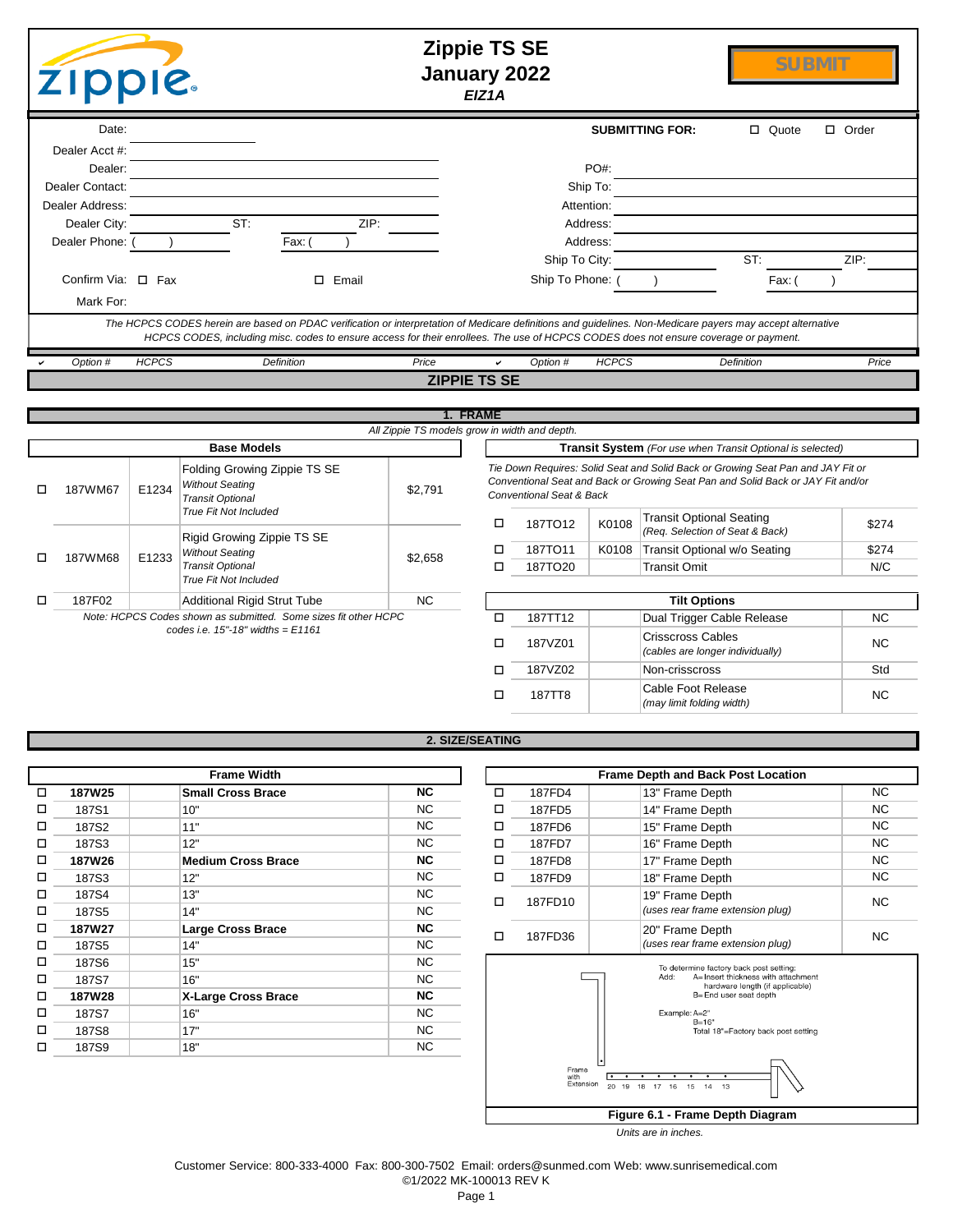|        |                                |       | <b>Seats</b>                                            |       |  |  |                     | <b>REFERENCE ONLY</b> |  |             |  |
|--------|--------------------------------|-------|---------------------------------------------------------|-------|--|--|---------------------|-----------------------|--|-------------|--|
| □      | 187ST55                        | E2231 | Solid Seat<br>(Requires Solid Back, N/A w/ 10"-13" Wide | \$215 |  |  | Seat Depth Pan Size | Depth Range           |  |             |  |
|        |                                |       | x 19"-20" Frame Depth or 17"-18" Wide x                 |       |  |  |                     | <b>Minimum</b>        |  | Maximur     |  |
|        |                                |       | 13"-17" Frame Depth)                                    |       |  |  | Medium 13"-14"      | $11 - 3/4"$           |  | $16 - 1/4"$ |  |
| $\Box$ | 187ST14                        | E2231 | Growing Seat Pan Depth (Fig. 7.1)                       | \$215 |  |  | Long 15"-17"        | $13 - 3/4"$           |  | $18 - 1/4"$ |  |
| □      | 187ST5                         |       | <b>Omit Seat</b>                                        | Std   |  |  | X-Long 18"-20"      | $15 - 3/4"$           |  | $20 - 1/4"$ |  |
|        |                                |       |                                                         |       |  |  |                     |                       |  |             |  |
|        | <b>JAY Cushions (Optional)</b> |       |                                                         |       |  |  |                     |                       |  |             |  |

*To order any JAY cushions on-chair, please see the JAY price list. Cushion name or part number must be filled out with desired width and depth.*

## **JAY Bundled Cushion**

o 187JC20

Name / Part # Price List Width (in.): Depth (in.):

Depth Range Seat Depth Pan Size Minimum **Maximum** Medium 13"-14" 11-3/4" 16-1/4" Long 15"-17" 13-3/4" 18-1/4"  $\circ$  $00$  $\overline{C}$  $=$  $\equiv$  $\equiv$  $@$  $^{\circ}$ Depth ۰L **Figure 7.1 - Frame Depth Growth Range Matrix**

| <b>8. CASTERS</b> |  |
|-------------------|--|
|-------------------|--|

|   | <b>Caster Wheel</b> |       |                                                                |            | Rear              |        |            |        |            |        |       | <b>CASTER SIZE</b> |                 |        |         |             |
|---|---------------------|-------|----------------------------------------------------------------|------------|-------------------|--------|------------|--------|------------|--------|-------|--------------------|-----------------|--------|---------|-------------|
|   |                     |       | Some interference may occur when choosing 8" Caster w/Z-Finity |            | Wheel<br>Size     | $\Box$ | 3"         | □      |            | □      | 5"    | □<br>6"            | $\Box$<br>8"x1" | □      | 8"x1.5" | $\Box$<br>8 |
| □ | 187CW30             |       | 3" Micro Light Up                                              | \$69       |                   | $\Box$ | 17.0"      | $\Box$ | 16.5"      | $\Box$ | 16.5" | $\Box$<br>17.0"    |                 |        |         |             |
| □ | 187CW31             |       | 4" Micro Light Up                                              | \$75       | □<br>12'          | $\Box$ | 17.5"      | $\Box$ | 17.0       | $\Box$ | 17.0" | $\Box$<br>17.5"    | N/A             |        | N/A     | N/A         |
| □ | 187CW51             |       | 5" Micro Light Up                                              | \$92       |                   |        | N/A        | □      | 17.5"      | $\Box$ | 17.5" | N/A                | $\Box$<br>18.5" | $\Box$ | 18.0"   | $\Box$ 1    |
| ◻ | 187CW5              |       | 5" Low-Profile Polyurethane                                    | <b>STD</b> | □<br>12"          | □      | 16.0"      | $\Box$ | 16.0"      | $\Box$ | 16.0" | $\Box$<br>16.5"    | N/A             |        | N/A     | N/A         |
| п | 187CW7              | E2219 | 5" x 1.5" Semi-Pneumatic                                       | \$92       | Low Poly          | $\Box$ | 16.5"      | $\Box$ | 16.5"      | $\Box$ | 16.5" |                    |                 |        |         |             |
| □ | 187CW33             | E2214 | 6" Pneumatic                                                   | \$81       |                   | $\Box$ | 15.5"      | $\Box$ | 15.5"      | $\Box$ | 15.5" | N/A                | N/A             |        | N/A     | N/A         |
|   |                     | E2215 |                                                                |            | □<br>16"          | □      | 18.0"      | $\Box$ | 18.0"      | $\Box$ | 18.0" | $\Box$ 18.0"       | $\Box$<br>18.5" | $\Box$ | 18.0"   | $\Box$ 1    |
| п | 187CW34             |       | 6" Polyurethane                                                | NC.        |                   | □      | 18.5"      | $\Box$ | 18.5"      | $\Box$ | 18.5" | $\Box$<br>18.5"    | $\Box$<br>19.0" | $\Box$ | 18.5"   | N/A         |
| □ | 187CW35             | E2219 | 6" x 1.5" Semi-Pneumatic                                       | \$92       |                   | $\Box$ | 15.5"      | $\Box$ | 15.5"      | $\Box$ | 15.5" | N/A                |                 |        |         |             |
| □ | 187CW21             | E2214 | 8" Pneumatic                                                   | \$92       | 18"<br>□          | $\Box$ | 16.0"      | $\Box$ | 16.0"      | $\Box$ | 16.0" | $\Box$ 16.5"       | N/A             |        | N/A     | N/A         |
|   |                     | E2215 |                                                                |            |                   |        | 16.5"      | $\Box$ | 16.5"      | $\Box$ | 16.5" |                    |                 |        |         |             |
| п | 187CW32             |       | 8" Polyurethane                                                | NC.        |                   |        | N/A<br>N/A |        | □<br>17.0" |        | N/A   |                    |                 |        |         |             |
| □ | 187CW39             | E2219 | 8" x 1.5" Semi-Pneumatic                                       | \$92       |                   | $\Box$ | 15.5"      | $\Box$ | 15.5"      | $\Box$ | 15.5" | N/A                |                 |        |         |             |
| □ | 187CW36             | E2214 | 8" x 2" Pneumatic                                              | \$156      |                   | П      | 16.0"      | $\Box$ | 16.0"      | $\Box$ | 16.0" |                    |                 |        |         |             |
|   |                     | E2215 |                                                                |            |                   | □      | 16.5"      | $\Box$ | 16.5"      | $\Box$ | 16.5" | $\Box$<br>16.5"    |                 |        |         |             |
| □ | 187CW37             | E2214 | 8" x 2" Pneumatic                                              | \$242      | $20^{\circ}$<br>□ | $\Box$ | 17.0"      | $\Box$ | 17.0"      | $\Box$ | 17.0" | $\Box$<br>17.0'    | $\Box$<br>18.5" | $\Box$ | 18.0"   | $\Box$ 1    |
|   |                     | K0108 | w/ Airless Insert                                              |            |                   | □      | 17.5"      | $\Box$ | 17.5"      | $\Box$ | 17.5" | $\Box$ 17.5"       |                 |        |         |             |
|   |                     |       | <b>Caster Options</b>                                          |            |                   | $\Box$ | 18.0"      | $\Box$ | 18.0"      | $\Box$ | 18.0" | $\Box$ 18.0"       |                 |        |         |             |
| □ | 187CS3              | K0073 | Caster Pin Locks                                               | \$209      |                   |        | N/A        | □      | 18.5"      | $\Box$ | 18.5" | N/A                |                 |        |         |             |
|   |                     |       | (N/A with $8" \times 2"$ and $8" \times 1.5"$ casters)         |            |                   | □      | 16.5"      | $\Box$ | 16.5"      | $\Box$ | 16.5" | $\Box$<br>16.5"    |                 |        |         |             |

|   | <b>Caster Wheel</b> |                |                                                                |            |        | Rear<br><b>CASTER SIZE</b><br>Wheel |                  |                |        |                                 |                  |                |             |                    |                     |              |              |                     |                 |
|---|---------------------|----------------|----------------------------------------------------------------|------------|--------|-------------------------------------|------------------|----------------|--------|---------------------------------|------------------|----------------|-------------|--------------------|---------------------|--------------|--------------|---------------------|-----------------|
|   |                     |                | Some interference may occur when choosing 8" Caster w/Z-Finity |            |        | Size                                | □                | 3"             | $\Box$ | 4"                              | $\Box$           | 5"             | $\Box$      | 6"                 | $\Box$ 8"x1"        | $\Box$       | 8"x1.5"      | $\Box$ 8"x2"        |                 |
| □ | 187CW30             |                | 3" Micro Light Up                                              | \$69       |        |                                     | $\Box$           | 17.0"          |        | $\square$ 16.5"                 | $\Box$           | $16.5^{\circ}$ | $\Box$      | 17.0"              |                     |              |              |                     |                 |
| □ | 187CW31             |                | 4" Micro Light Up                                              | \$75       | $\Box$ | 12"                                 | $\Box$           | 17.5"          |        | $\Box$ 17.0                     | $\Box$           | 17.0'          |             | $\Box$ 17.5"       | N/A                 |              | N/A          | N/A                 |                 |
| □ | 187CW51             |                | 5" Micro Light Up                                              | \$92       |        |                                     |                  | N/A            |        | $\Box$ 17.5'                    | $\Box$           | 17.5"          |             | N/A                | $\Box$ 18.5"        | $\Box$       | 18.0"        | $\Box$ 18.5"        |                 |
| □ | 187CW5              |                | 5" Low-Profile Polyurethane                                    | <b>STD</b> | П.     | 12"                                 | $\Box$           | 16.0"          |        | $\Box$ 16.0                     | $\Box$           | 16.0           |             |                    |                     |              |              |                     |                 |
| □ | 187CW7              |                | E2219 $ 5" \times 1.5"$ Semi-Pneumatic                         | \$92       |        | Low Poly                            | $\Box$           | 16.5'          |        | $\square$ 16.5"                 | $\Box$           | $16.5^{\circ}$ |             | $\Box$ 16.5"       | N/A                 |              | N/A          | N/A                 |                 |
| П | 187CW33             | E2214<br>E2215 | 6" Pneumatic                                                   | \$81       | $\Box$ | 16"                                 | □<br>$\Box$      | 15.5"<br>18.0" |        | $\square$ 15.5"<br>$\Box$ 18.0" | $\Box$<br>$\Box$ | 15.5"<br>18.0  |             | N/A<br>$\Box$ 18.0 | N/A<br>$\Box$ 18.5" | $\Box$       | N/A<br>18.0" | N/A<br>$\Box$ 18.5" |                 |
| □ | 187CW34             |                | 6" Polyurethane                                                | <b>NC</b>  |        |                                     | $\Box$           | 18.5"          | $\Box$ | 18.5"                           | $\Box$           | $18.5^{\circ}$ |             | $\Box$ 18.5'       | $\Box$ 19.0"        | $\Box$       | 18.5"        | N/A                 |                 |
| □ | 187CW35             | E2219          | 6" x 1.5" Semi-Pneumatic                                       | \$92       |        |                                     | $\Box$           | 15.5"          |        | $\square$ 15.5"                 | $\Box$           | $15.5^{\circ}$ |             | N/A                |                     |              |              |                     |                 |
|   |                     | E2214          |                                                                |            |        |                                     | □                | 16.0"          |        | $\Box$ 16.0"                    | $\Box$           | 16.0           |             |                    |                     |              |              |                     |                 |
| □ | 187CW21             | E2215          | 8" Pneumatic                                                   | \$92       | $\Box$ | 18"                                 | $\Box$           | 16.5"          |        | $\Box$ 16.5"                    | $\Box$           | $16.5^{\circ}$ |             | $\Box$ 16.5"       | N/A                 |              | N/A          | N/A                 |                 |
| □ | 187CW32             |                | 8" Polyurethane                                                | <b>NC</b>  |        |                                     |                  | N/A            |        | N/A                             | $\Box$           | 17.0           |             | N/A                |                     |              |              |                     |                 |
| □ | 187CW39             |                | E2219 8" x 1.5" Semi-Pneumatic                                 | \$92       |        |                                     | □                | 15.5"          |        | $\Box$ 15.5'                    | $\Box$           | 15.5"          |             | N/A                |                     |              |              |                     |                 |
| □ | 187CW36             | E2214<br>E2215 | 8" x 2" Pneumatic                                              | \$156      |        |                                     | $\Box$<br>$\Box$ | 16.0"<br>16.5" |        | $\Box$ 16.0'<br>$\square$ 16.5" | $\Box$<br>$\Box$ | 16.0"<br>16.5' | $\Box$      | 16.5'              |                     |              |              |                     |                 |
|   |                     | E2214          | 8" x 2" Pneumatic                                              |            | □      | 20"                                 | $\Box$           | 17.0'          |        | $\Box$ 17.0'                    | $\Box$           | 17.0           | $\Box$      | 17.0"              | $\Box$ 18.5"        | $\Box$       | 18.0"        | 18.5"<br>□          |                 |
| □ | 187CW37             |                | K0108  w/ Airless Insert                                       | \$242      |        |                                     | □                | 17.5"          |        | $\square$ 17.5'                 | $\Box$           | $17.5^{\circ}$ |             | $\Box$ 17.5"       |                     |              |              |                     |                 |
|   |                     |                | <b>Caster Options</b>                                          |            |        |                                     | □                | 18.0'          |        | $\Box$ 18.0"                    | $\Box$           | 18.0           |             | $\Box$ 18.0"       |                     |              |              |                     |                 |
|   |                     |                | Caster Pin Locks                                               |            |        |                                     |                  | N/A            |        | $\Box$ 18.5"                    | $\Box$           | $18.5^{\circ}$ |             | N/A                |                     |              |              |                     |                 |
| П | 187CS3              | K0073          | $(N/A$ with $8" \times 2"$ and $8" \times 1.5"$ casters)       | \$209      |        |                                     | $\Box$           | 16.5"          |        | $\square$ 16.5"                 | $\Box$           | 16.5"          |             | $\Box$ 16.5"       |                     |              |              |                     |                 |
|   |                     |                |                                                                |            |        |                                     | □                | 17.0"          |        | $\Box$ 17.0                     | $\Box$           | 17.0           | $\Box$      | 17.0"              | N/A                 |              | N/A          | N/A                 |                 |
|   |                     |                |                                                                |            | □      | 22'                                 | $\Box$           | 17.5"          |        | $\Box$ 17.5"                    | $\Box$           | 17.5           | $\Box$      | 17.5"              |                     | $\Box$       | 18.0"        | $\Box$<br>18.5"     |                 |
|   |                     |                |                                                                |            |        |                                     | □                | 18.0"          |        | $\Box$ 18.0"                    | $\Box$           | 18.0           | $\Box$      | 18.0'              | $\Box$ 18.5"        | $\Box$       | 18.5"        | □<br>19.0"          |                 |
|   |                     |                |                                                                |            |        |                                     | □                | 18.5"          |        | $\Box$ 18.5"                    |                  | $\Box$ 18.5"   | $\Box$      | 18.5"              | $\Box$ 19.0"        | $\Box$       | 19.0"        | N/A                 |                 |
|   |                     |                |                                                                |            |        |                                     |                  | N/A            |        | $\Box$ 19.0"                    |                  | $\Box$ 19.0    | $\Box$      | 19.0               | $\Box$ 19.5"        |              | N/A          |                     |                 |
|   |                     |                |                                                                |            |        |                                     | □                | 17.0"          |        | N/A                             |                  | N/A            |             | N/A                |                     |              | N/A          |                     |                 |
|   |                     |                |                                                                |            |        |                                     |                  | 17.5'          |        | $\Box$ 17.5"                    |                  | $\Box$ 17.5    |             | $\Box$ 17.5"       | N/A                 |              |              | N/A                 |                 |
|   |                     |                |                                                                |            |        |                                     | $\Box$           | 18.0'          |        | $\Box$ 18.0"                    | $\Box$           | 18.0           | $\Box$      | 18.0"              |                     | $\Box$       | 18.0"        |                     |                 |
|   |                     |                |                                                                |            | $\Box$ | 24'                                 | $\Box$           | 18.5"          |        | $\Box$ 18.5"                    | $\Box$           | $18.5^{\circ}$ | $\Box$      | 18.5'              | $\Box$ 18.5"        | $\Box$       | 18.5"        | $\Box$ 18.5"        |                 |
|   |                     |                |                                                                |            |        |                                     |                  |                |        | $\Box$ 19.0"                    | $\Box$           | 19.0           | $\Box$      | 19.0'              | $\Box$ 19.0"        | $\Box$       | 19.0"        | 19.0"<br>□          |                 |
|   |                     |                |                                                                |            |        |                                     |                  |                | N/A    |                                 | N/A              |                | $\Box$ 19.5 | $\Box$             | 19.5'               | $\Box$ 19.5" | $\Box$       | 19.5"               | $\Box$<br>20.0" |
|   |                     |                |                                                                |            |        |                                     |                  |                |        |                                 | N/A              | □              | 20.0        | $\Box$ 20.0"       | $\Box$              | 20.0"        | N/A          |                     |                 |
|   |                     |                |                                                                |            |        |                                     |                  |                |        |                                 |                  |                |             |                    |                     |              |              |                     |                 |

## **Chart A - Seat to Floor Height Matrix**

Note: Rear seat-to-floor ht. may be up to 1.5" lower than front seat-to-floor ht.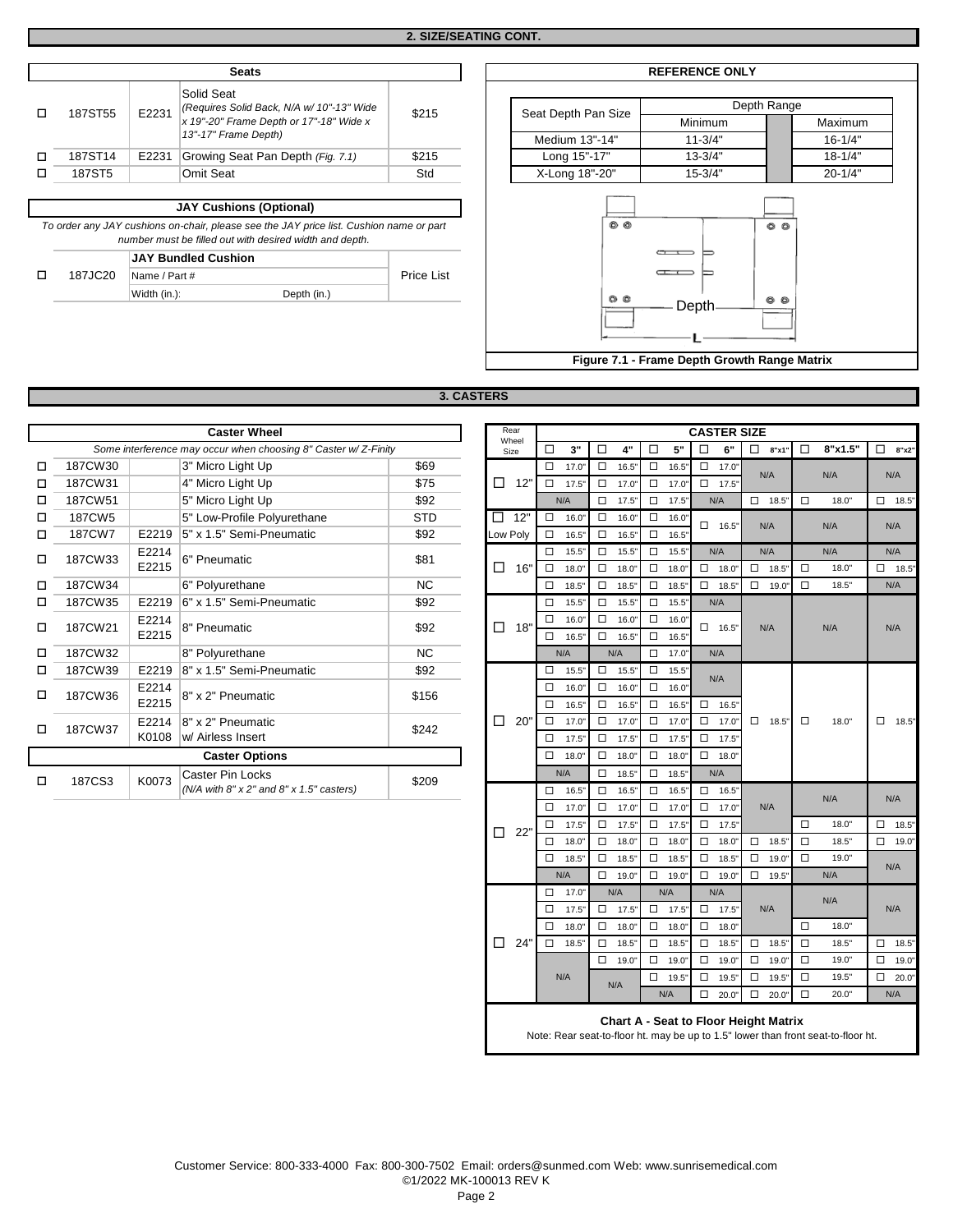|   |         | <b>Rear Wheel Size</b>         |            |                                            |           | <b>Handrim</b>                                           |                   |  |  |
|---|---------|--------------------------------|------------|--------------------------------------------|-----------|----------------------------------------------------------|-------------------|--|--|
| □ | 187RW13 | 12" Mag                        | <b>STD</b> | □                                          | 187HR1    | Aluminum Anodized                                        | NC.               |  |  |
|   |         | (N/A with handrims)            |            | □                                          | 187HR4    | <b>Plastic Coated</b>                                    | \$118             |  |  |
| □ | 187RW14 | 16" Mag<br>(N/A with handrims) | <b>NC</b>  | □                                          | 187HR7    | Omit<br>(N/A with wheel/axle credit)                     | NC.               |  |  |
| □ | 187RW3  | 20" Mag                        | <b>NC</b>  | <b>Projections</b> (N/A on Plastic Coated) |           |                                                          |                   |  |  |
| □ | 187RW8  | 22" Mag                        | NC.        |                                            |           | *Only available with 24" wheels & N/A with spoke quards. |                   |  |  |
| □ | 187RW1  | 24" Mag                        | NC.        | □                                          | 187HR8    | 8 Oblique                                                | \$349             |  |  |
| □ | 187RW12 | 18" Spoke                      | \$108      |                                            |           |                                                          |                   |  |  |
| □ | 187RW90 | 20" Lite Spoke                 | \$215      |                                            |           | Axle                                                     |                   |  |  |
| □ | 187RW91 | 22" Lite Spoke                 | \$215      | □                                          |           | One-Arm Drive Axle                                       | <b>STD</b>        |  |  |
| □ | 187RW54 | 24" Lite Spoke                 | \$215      |                                            | 187AX26   | (Only avail. w/ One-Arm Drive Option)                    |                   |  |  |
|   |         |                                |            | Ы                                          | 197 A Y 1 | Quick Pologeo                                            | $\mathsf{N} \cap$ |  |  |

**Rear Wheel Tire** 

Pneumatic \$92

**Pneumatic Airless Insert**   $\begin{array}{|c|c|} 392 & \text{ }} \end{array}$ 

*(N/A w/ 12", 16" and 18" rear wheels)* NC

*(Only available with 12" or 24" wheels )* NC

High Pressure Clincher *(Only available with 24" spoke wheels)* \$102

D 187RT1 E2211

 $\Box$  187RT2  $\begin{array}{|c|c|} \hline \text{E2211} \\ \text{E2213} \end{array}$ 

<sup>o</sup> 187RT6 E2211 E2212

<sup>o</sup> 187RT3 Full Polyurethane

□ 187RT4 Low Polyurethane

| <b>Rear Wheel Size</b>         |            |                                                          | <b>Handrim</b> |                                      |           |  |  |  |  |  |  |
|--------------------------------|------------|----------------------------------------------------------|----------------|--------------------------------------|-----------|--|--|--|--|--|--|
| 12" Mag                        | <b>STD</b> |                                                          | 187HR1         | Aluminum Anodized                    | <b>NC</b> |  |  |  |  |  |  |
| (N/A with handrims)            |            | □                                                        | 187HR4         | <b>Plastic Coated</b>                | \$118     |  |  |  |  |  |  |
| 16" Mag<br>(N/A with handrims) | NC.        | п                                                        | 187HR7         | Omit<br>(N/A with wheel/axle credit) | <b>NC</b> |  |  |  |  |  |  |
| 20" Mag                        | NC.        | <b>Projections</b> (N/A on Plastic Coated)               |                |                                      |           |  |  |  |  |  |  |
| 22" Mag                        | <b>NC</b>  | *Only available with 24" wheels & N/A with spoke quards. |                |                                      |           |  |  |  |  |  |  |
| 24" Mag                        | NC.        |                                                          | 187HR8         | A Obligue                            | \$349     |  |  |  |  |  |  |

| Axle    |                                                             |       |  |  |  |  |  |  |
|---------|-------------------------------------------------------------|-------|--|--|--|--|--|--|
| 187AX26 | One-Arm Drive Axle<br>(Only avail. w/ One-Arm Drive Option) | STD   |  |  |  |  |  |  |
| 187AX1  | Quick Release                                               | NC.   |  |  |  |  |  |  |
| 187AX11 | <b>Quad Quick Release</b><br>(N/A with Lite Spokes)         | \$135 |  |  |  |  |  |  |

|   |          |       | <b>Axle Plate</b>                                                            |           |
|---|----------|-------|------------------------------------------------------------------------------|-----------|
| п | 187AL18  |       | 12" Rear Wheel Axle Plate<br>(Only avail. w/ 12" or 16" rear wheels)         | STD       |
| п | 187AL34  |       | Short Adjustable<br>(N/A with 12" rear wheels)                               | <b>NC</b> |
| п | 187AL35  |       | Long Adjustable<br>(N/A with 12" rear wheels)                                | <b>NC</b> |
| □ | 187AI 17 | E0958 | One Arm Drive<br>(Avail. w/20", 22", 24" Mag Rear Wheels<br>& 13"-18" width) | \$966     |
| п | 1870A2   |       | <b>Standard Handrim</b>                                                      | <b>NC</b> |
| п | 187HM1   |       | Right                                                                        | <b>NC</b> |
| п | 187HM2   |       | Left                                                                         | <b>NC</b> |
| п | 1870A1   |       | <b>Small Handrim</b><br>(N/A w/20" wheels)                                   | <b>NC</b> |
| п | 187HM1   |       | Right                                                                        | <b>NC</b> |
|   | 187HM2   |       | Left                                                                         | <b>NC</b> |
|   |          |       |                                                                              |           |

## **5. WHEEL LOCK / HUB LOCK**

|                                                                | <b>Wheel Lock</b>                   |     |  |  |                                                               | <b>Hub Lock</b> |
|----------------------------------------------------------------|-------------------------------------|-----|--|--|---------------------------------------------------------------|-----------------|
| Wheel Locks can be ordered in combination with Hub Lock option |                                     |     |  |  | *Only available with 12" or 16" wheels. N/A w/ One-Arm Drive. |                 |
| 187WL1                                                         | High Mount Push                     | NC. |  |  | 187LK01                                                       | 12" Hub Lock    |
| 187WL2                                                         | High Mount Pull                     | NC. |  |  | 187LK02                                                       | 16" Hub Lock    |
| 187WL25                                                        | Foot Lock (may limit folding width) | NC. |  |  |                                                               |                 |
| 187WL10                                                        | Omit                                | NC. |  |  |                                                               |                 |
|                                                                |                                     |     |  |  |                                                               |                 |
|                                                                | Forten above them die               |     |  |  |                                                               |                 |

| <b>Extension Handle</b> |  |       |             |     |  |  |
|-------------------------|--|-------|-------------|-----|--|--|
|                         |  | E0961 | ⊩6"<br>Pair | 88٬ |  |  |

| <b>Hub Lock</b>                                               |              |       |  |  |  |  |  |  |
|---------------------------------------------------------------|--------------|-------|--|--|--|--|--|--|
| *Only available with 12" or 16" wheels. N/A w/ One-Arm Drive. |              |       |  |  |  |  |  |  |
| 187LK01                                                       | 12" Hub Lock | \$107 |  |  |  |  |  |  |
| 187LK02                                                       | 16" Hub Lock | \$107 |  |  |  |  |  |  |
|                                                               |              |       |  |  |  |  |  |  |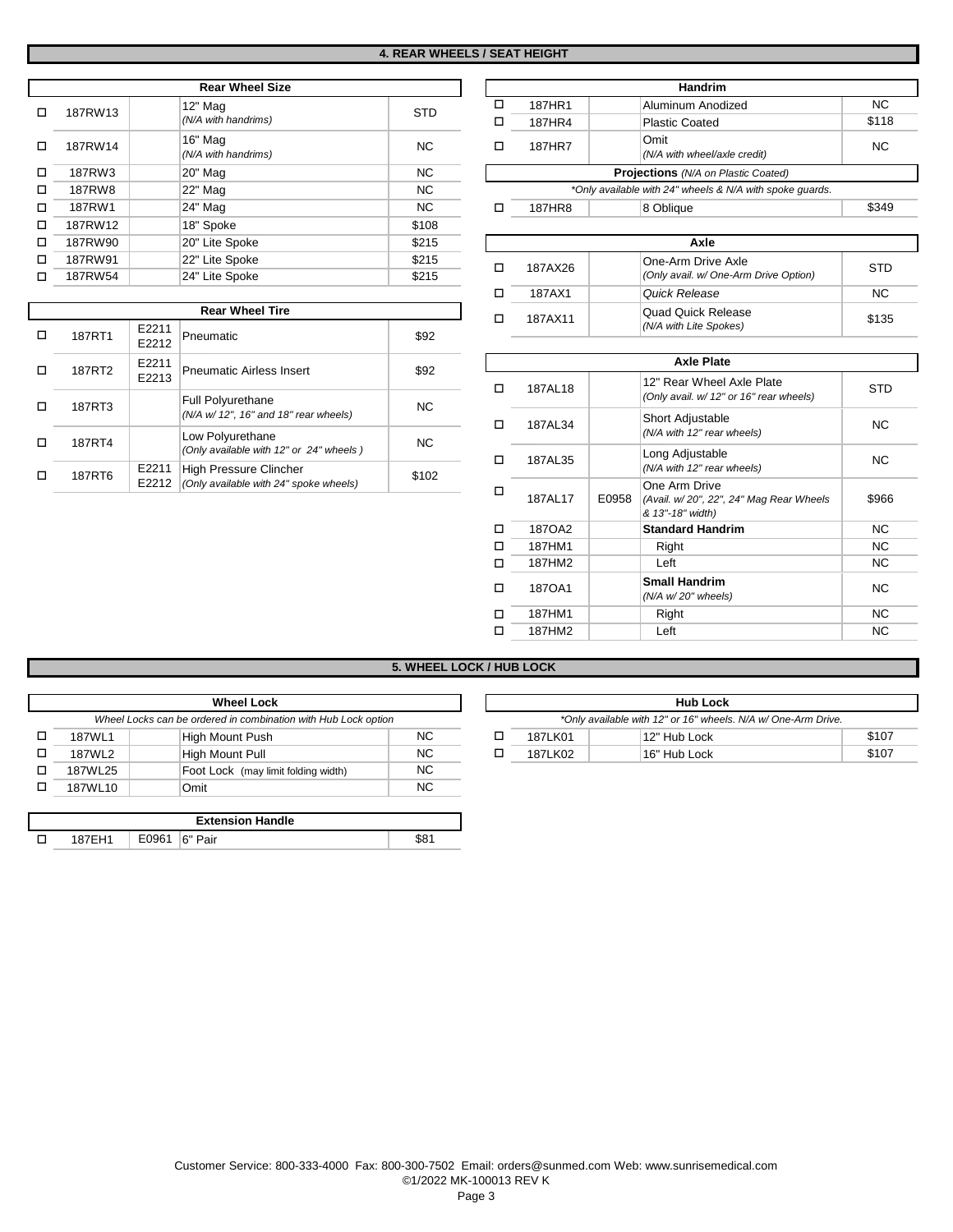|                          | Hanger Mounted Footrest (Footplates Mount to Hanger Tubing)        |                              |                                   |           |   | <b>Z-Finity Hangers/Footrest System</b>                |       |                                                                   |  |
|--------------------------|--------------------------------------------------------------------|------------------------------|-----------------------------------|-----------|---|--------------------------------------------------------|-------|-------------------------------------------------------------------|--|
|                          |                                                                    |                              | <b>Hanger Type</b>                |           |   | Some interference may exist in certain configurations. |       |                                                                   |  |
| □                        | 187H140                                                            |                              | 70° Swing In/Out Front Mount      | <b>NC</b> | □ | 187H162                                                |       | Z-Finity Hanger                                                   |  |
| □                        | 187H142                                                            |                              | 80° Swing In/Out Front Mount      | <b>NC</b> |   |                                                        |       | Z-Finity Footrest Mount (Must Chose see Illustration in appendix) |  |
| □                        | 187H158                                                            |                              | 90° Swing In/Out Front Mount      | <b>NC</b> | □ | 187DI22                                                |       | Direct Hanger Mt/Fixed Frame - High                               |  |
| □                        | 187H9                                                              |                              | 70° HD Front Mount Lift-Off       | <b>NC</b> | □ | 187DI23                                                |       | Direct Hanger Mt/Fixed Frame - Low                                |  |
| □                        | 187H10                                                             |                              | 80° HD Front Mount Lift-Off       | <b>NC</b> | □ | 187DI24                                                |       | <b>Extension Tube Mount</b>                                       |  |
| □                        | 187H11                                                             |                              | 90° HD Front Mount Lift-Off       | <b>NC</b> |   |                                                        |       | <b>Z-Finity Footrest Pivot Arm</b>                                |  |
|                          | 187H161                                                            | E0990                        | 90° Elevating                     |           |   |                                                        |       | (Must Choose, use matrix in appendix for leg length)              |  |
| □                        |                                                                    |                              | (N/A w/ 10"-11" Wide or Z-Finity) | \$338     | □ | 187DI20                                                |       | Short 2"                                                          |  |
|                          | <b>Extensions</b> (may interfere with some seat heights & casters) |                              |                                   |           | □ | 187DI21                                                |       | Long 3-1/4"                                                       |  |
| □                        | 187E23                                                             |                              | 2" (not mounted)                  | \$59      |   |                                                        |       | <b>Z-Finity Footplate</b>                                         |  |
|                          | 187E24                                                             |                              | 4" (not mounted)                  | \$59      |   |                                                        |       | Some interference may exist in certain configurations.            |  |
|                          |                                                                    |                              | <b>Footplate</b>                  |           |   | 187F320                                                | K0040 | Multi Angle Adjustable - Pair                                     |  |
|                          | 187F9                                                              | K0040                        | Kids Angle Adjustable             |           | □ |                                                        |       | (N/A w/8"-9" widths)                                              |  |
|                          |                                                                    |                              | (N/A w/ 17"-18" widths)           | \$199     |   | 187F321                                                | K0040 | Angle Adjustable Platform Footboard                               |  |
|                          |                                                                    |                              | Adult Angle Adj.                  |           | □ |                                                        |       |                                                                   |  |
|                          | 187F8                                                              | K0040                        | (Available with 10"-18" widths)   | \$199     | □ | 187F6                                                  |       | Omit Footplate                                                    |  |
|                          |                                                                    | Footboard<br>K0040<br>187F62 |                                   |           |   |                                                        |       |                                                                   |  |
| $\overline{\phantom{a}}$ |                                                                    |                              | (Available with 10"-16" widths)   | \$204     |   |                                                        |       | Z-Finity Extension Tube Length (When Choosing Ext. Tube Mour      |  |
|                          |                                                                    |                              |                                   |           |   | $- - - - -$                                            |       |                                                                   |  |

|   | Ext. Tube Mounted Footrests (Footplates Mount to Ext. Tube) |       |                                                                                                          |            |                |  |  |  |  |
|---|-------------------------------------------------------------|-------|----------------------------------------------------------------------------------------------------------|------------|----------------|--|--|--|--|
|   |                                                             |       | <b>Hanger Type</b>                                                                                       |            | □              |  |  |  |  |
|   | 187H145                                                     |       | 60° Swing In/Out                                                                                         | NC.        | □              |  |  |  |  |
| □ | 187H139                                                     |       | 70° Swing In/Out                                                                                         | <b>STD</b> |                |  |  |  |  |
| ◻ | 187H141                                                     |       | 80° Swing In/Out                                                                                         | <b>STD</b> |                |  |  |  |  |
| □ | 187H159                                                     | K0053 | Articulating<br>(N/A w/ 10"-13" composite footplates)                                                    | \$397      |                |  |  |  |  |
| □ | 187H160                                                     | E0990 | Elevating (N/A w/composite or platform<br>footplates, or <16" width)                                     | \$338      |                |  |  |  |  |
|   |                                                             |       | <b>Extensions</b>                                                                                        |            |                |  |  |  |  |
| □ | 187E1                                                       |       | Short (11.5" - 14")                                                                                      | <b>NC</b>  |                |  |  |  |  |
| п | 187E2                                                       |       | Med (14" - 17") - (N/A w/ ELR)                                                                           | <b>NC</b>  |                |  |  |  |  |
| п | 187E5                                                       |       | Long (17" - 19")                                                                                         | NC.        |                |  |  |  |  |
| ◻ | 187E16                                                      |       | <b>High Mount</b>                                                                                        | \$81       |                |  |  |  |  |
|   |                                                             |       | Footplate                                                                                                |            |                |  |  |  |  |
| □ | 187F1                                                       |       | Composite<br>(N/A In 10", 11" or 12" width)                                                              | <b>STD</b> | F <sub>0</sub> |  |  |  |  |
| п | 187F3                                                       | K0040 | Aluminum Angle Adjustable                                                                                | \$199      | A              |  |  |  |  |
| ◻ | 187F4                                                       | K0040 | Kids Angle Adjustable<br>(N/A w/ 17"-18" width)                                                          | \$199      |                |  |  |  |  |
| п | 187F5                                                       |       | Aluminum<br>(Only available with elevating leg rests 14"-<br>18")                                        | <b>NC</b>  |                |  |  |  |  |
| п | 187F48                                                      | K0040 | Platform Flip-Up<br>(Available on $60^\circ$ , 70 $^\circ$ , and 80 $^\circ$ ext.<br>mount hangers only) | \$204      |                |  |  |  |  |

| <b>Articulating / Elevating Hanger Cover</b> |                |       |  |  |  |  |
|----------------------------------------------|----------------|-------|--|--|--|--|
| 187DI47                                      | Neoprene Cover | \$365 |  |  |  |  |
| 187DI48                                      | Gel Pad Cover  | \$429 |  |  |  |  |

|                                   | Hanger Mounted Footrest (Footplates Mount to Hanger Tubing) |                                                                    |       |                                                                   | <b>Z-Finity Hangers/Footrest System</b>                |       |                                                        |            |  |  |
|-----------------------------------|-------------------------------------------------------------|--------------------------------------------------------------------|-------|-------------------------------------------------------------------|--------------------------------------------------------|-------|--------------------------------------------------------|------------|--|--|
|                                   |                                                             | <b>Hanger Type</b>                                                 |       |                                                                   | Some interference may exist in certain configurations. |       |                                                        |            |  |  |
| 187H140                           |                                                             | 70° Swing In/Out Front Mount                                       | NC.   | □                                                                 | 187H162                                                |       | Z-Finity Hanger                                        | <b>STD</b> |  |  |
| 187H142                           |                                                             | 80° Swing In/Out Front Mount                                       | NC.   | Z-Finity Footrest Mount (Must Chose see Illustration in appendix) |                                                        |       |                                                        |            |  |  |
| 187H158                           |                                                             | 90° Swing In/Out Front Mount                                       | NC.   | □                                                                 | 187DI22                                                |       | Direct Hanger Mt/Fixed Frame - High                    | NC.        |  |  |
| 187H9                             |                                                             | 70° HD Front Mount Lift-Off                                        | NC.   | □                                                                 | 187DI23                                                |       | Direct Hanger Mt/Fixed Frame - Low                     | NC.        |  |  |
| 187H10                            |                                                             | 80° HD Front Mount Lift-Off                                        | NC.   | ◻                                                                 | 187DI24                                                |       | <b>Extension Tube Mount</b>                            | NC.        |  |  |
| 187H11                            |                                                             | 90° HD Front Mount Lift-Off                                        | NC.   | Z-Finity Footrest Pivot Arm                                       |                                                        |       |                                                        |            |  |  |
| 90° Elevating<br>E0990<br>187H161 |                                                             |                                                                    | \$338 | (Must Choose, use matrix in appendix for leg length)              |                                                        |       |                                                        |            |  |  |
|                                   |                                                             | (N/A w/ 10"-11" Wide or Z-Finity)                                  |       | □                                                                 | 187DI20                                                |       | Short 2"                                               | NC.        |  |  |
|                                   |                                                             | <b>Extensions</b> (may interfere with some seat heights & casters) |       | п                                                                 | 187DI21                                                |       | Long 3-1/4"                                            | NC.        |  |  |
| 187E23                            |                                                             | 2" (not mounted)                                                   | \$59  |                                                                   |                                                        |       | <b>Z-Finity Footplate</b>                              |            |  |  |
| 187E24                            |                                                             | 4" (not mounted)                                                   | \$59  |                                                                   |                                                        |       | Some interference may exist in certain configurations. |            |  |  |
|                                   |                                                             | Footplate                                                          |       | п                                                                 | 187F320                                                | K0040 | Multi Angle Adjustable - Pair                          | \$199      |  |  |
| 187F9                             | K0040                                                       | Kids Angle Adjustable                                              | \$199 |                                                                   |                                                        |       | (N/A w/8"-9" widths)                                   |            |  |  |
|                                   |                                                             | (N/A w/ 17"-18" widths)                                            |       | п                                                                 | 187F321                                                | K0040 | Angle Adjustable Platform Footboard                    | \$161      |  |  |
|                                   |                                                             | Adult Angle Adj.<br>K0040<br>(Available with 10"-18" widths)       | \$199 |                                                                   |                                                        |       |                                                        |            |  |  |
| 187F8                             |                                                             |                                                                    |       | ◻                                                                 | 187F6                                                  |       | Omit Footplate                                         | <b>NC</b>  |  |  |

| 187F62                                                             | K0040<br>-------                | \$204 |                                                                |        |  |        |           |  |
|--------------------------------------------------------------------|---------------------------------|-------|----------------------------------------------------------------|--------|--|--------|-----------|--|
|                                                                    | (Available with 10"-16" widths) |       | Z-Finity Extension Tube Length (When Choosing Ext. Tube Mount) |        |  |        |           |  |
|                                                                    |                                 |       |                                                                | 187E62 |  | Hemi   | <b>NC</b> |  |
| <b>Ext. Tube Mounted Footrests</b> (Footplates Mount to Ext. Tube) |                                 |       |                                                                | 187E1  |  | Short  | <b>NC</b> |  |
|                                                                    | <b>Hanger Type</b>              |       |                                                                | 187E2  |  | Medium | <b>NC</b> |  |
| 187H145                                                            | 60° Swing In/Out                | NC    |                                                                | 187E5  |  | Long   | <b>NC</b> |  |





| <b>Direct Hanger Mounted</b> |                                              |         |      |  |  |  |
|------------------------------|----------------------------------------------|---------|------|--|--|--|
| <b>Footrest</b><br>Adaptor   | Hanger<br><b>Mounting</b><br><b>Position</b> | Min     | Max  |  |  |  |
| Short                        | <b>High</b><br><b>Mount</b>                  | $-1.3"$ | 30"  |  |  |  |
|                              | Low<br><b>Mount</b>                          | 2.0"    | 6.3" |  |  |  |
|                              | <b>High</b><br><b>Mount</b>                  | $-2.5"$ | 4.3" |  |  |  |
| Long                         | I ow<br><b>Mount</b>                         | 0.8"    | 7.5" |  |  |  |

| <b>Extension Tube Mounted</b> |                                           |      |       |  |  |  |  |  |
|-------------------------------|-------------------------------------------|------|-------|--|--|--|--|--|
| <b>Footrest</b><br>Adaptor    | <b>Extension</b><br>Min<br>Tube<br>Length |      | Max   |  |  |  |  |  |
|                               | <b>Hemi Short</b>                         | 4 3" | 120"  |  |  |  |  |  |
| Short                         | Short                                     | 5.3" | 13.0" |  |  |  |  |  |
|                               | Medium                                    | 7.0" | 15.0" |  |  |  |  |  |
|                               | Long                                      | 9.0" | 17.0" |  |  |  |  |  |
|                               | <b>Hemi Short</b>                         | 3.0" | 13.3" |  |  |  |  |  |
| Long                          | Short                                     | 4.5" | 14.3" |  |  |  |  |  |
|                               | Medium                                    | 6.0" | 16.3" |  |  |  |  |  |
|                               | Long                                      | 80"  | 18.3" |  |  |  |  |  |

| K0040 |                                                               |       |                                |         |       |                                                                            |        |  |  |  |
|-------|---------------------------------------------------------------|-------|--------------------------------|---------|-------|----------------------------------------------------------------------------|--------|--|--|--|
|       | (Available on $60^\circ$ , 70 $^\circ$ , and 80 $^\circ$ ext. | \$204 | <b>Footrest Hanger Options</b> |         |       |                                                                            |        |  |  |  |
|       | mount hangers only)                                           |       |                                |         |       |                                                                            |        |  |  |  |
|       |                                                               |       | □                              | 187IG2  |       | Neoprene Covers (Avail. On 60°/<br>70°/80° ext. mount hangers only and Z-  | \$97   |  |  |  |
|       | <b>Articulating / Elevating Hanger Cover</b>                  |       |                                |         |       | Finity except in highest mounted position).                                |        |  |  |  |
|       | Neoprene Cover                                                | \$365 |                                |         |       |                                                                            |        |  |  |  |
|       | <b>Gel Pad Cover</b>                                          | \$429 | П                              | 187HL1  | E0951 | Heel Loops (N/A w/Z-Finity widths below                                    | \$43   |  |  |  |
|       |                                                               |       |                                |         |       | 14")                                                                       |        |  |  |  |
|       |                                                               |       | □                              | 187A110 | E0952 | Toe Loop (Only avail. w/ adult angle<br>adjust. Footplates N/A w/Z-Finity) | \$43   |  |  |  |
|       |                                                               |       | □                              | 187HL5  | K0038 | Leg Strap                                                                  | \$43   |  |  |  |
|       |                                                               |       | □                              | 187A55  |       | Extra Leg Strap                                                            | \$38   |  |  |  |
|       |                                                               |       | □                              | 187H32  |       | Omit Hanger                                                                | $-$15$ |  |  |  |
|       |                                                               |       | □                              | 187F7   |       | Omit Footplate & Ext. Tube                                                 | $-$15$ |  |  |  |
|       |                                                               |       | □                              | 187HL4  |       | Omit Heel Loop                                                             | NC.    |  |  |  |
|       |                                                               |       | □                              | 187HL6  |       | Omit Single Leg Strap                                                      | NC.    |  |  |  |
|       |                                                               |       |                                |         |       |                                                                            |        |  |  |  |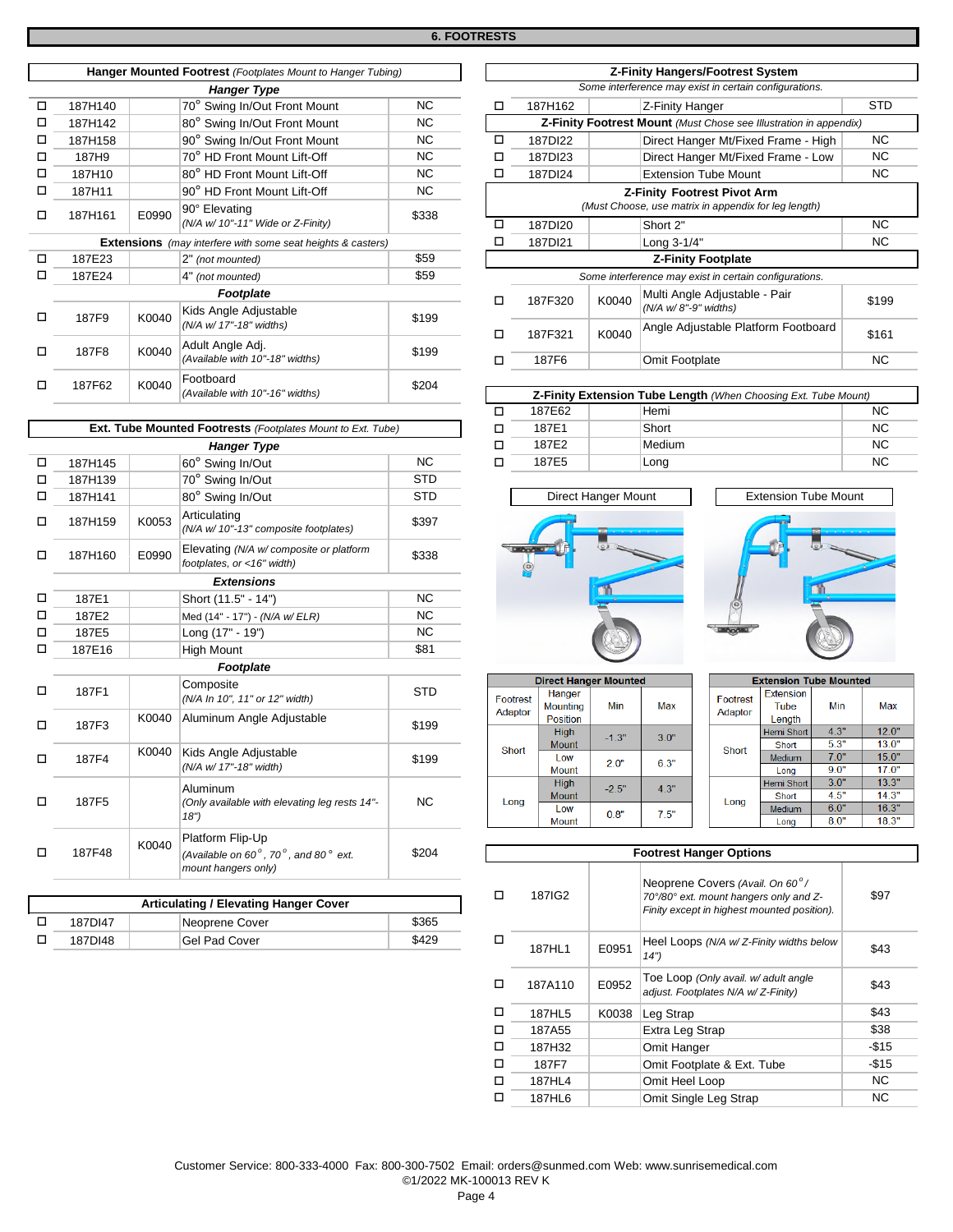|  | <b>Backs</b>                                  |                       |           |  |  |                                                  |                             | <b>JAY Backs (Optional)</b> |  |
|--|-----------------------------------------------|-----------------------|-----------|--|--|--------------------------------------------------|-----------------------------|-----------------------------|--|
|  | (Solid Back Depth = 2" Less Than Frame Depth) |                       |           |  |  | Ordering JAY backs on-chair, See the JAY Price L |                             |                             |  |
|  | 187PU4                                        | Short Solid Back 12"  | NC.       |  |  |                                                  | <b>JAY Bundled Backrest</b> |                             |  |
|  |                                               | (Requires solid seat) |           |  |  | 187JB02                                          | Backrest Name or Part #     |                             |  |
|  | 187PU5                                        | Med. Solid Back 14"   | NC.       |  |  |                                                  | Width (in.):                | Height (in.):               |  |
|  | 187PU6                                        | Tall Solid Back 16"   | NC.       |  |  |                                                  |                             |                             |  |
|  | 187PU9                                        | Omit Backrest         | <b>NC</b> |  |  |                                                  |                             |                             |  |

| <b>Backs</b>                                  |                       |          |  |                                                                      |                         | <b>JAY Backs (Optional)</b> |                   |  |  |
|-----------------------------------------------|-----------------------|----------|--|----------------------------------------------------------------------|-------------------------|-----------------------------|-------------------|--|--|
| (Solid Back Depth = 2" Less Than Frame Depth) |                       |          |  | Ordering JAY backs on-chair, See the JAY Price List. Requires Part # |                         |                             |                   |  |  |
|                                               | Short Solid Back 12"  |          |  |                                                                      | JAY Bundled Backrest    |                             |                   |  |  |
|                                               | (Requires solid seat) | NC.      |  | 187JB02                                                              | Backrest Name or Part # |                             | <b>Price List</b> |  |  |
|                                               | Med. Solid Back 14"   | NC.      |  |                                                                      | Width (in.):            | Height (in.):               |                   |  |  |
|                                               | _ . _ _               | $\cdots$ |  |                                                                      |                         |                             |                   |  |  |

## **Stroller Handle Back Posts - Backrests**

|         | <b>Fixed Height</b>          |       |  |         | <b>Height Adjustable</b>                |
|---------|------------------------------|-------|--|---------|-----------------------------------------|
| 187BP9  | Low (19" Height)             | NC.   |  |         | Rigid Frame w/ Angle Adjust Push Handle |
| 187BP10 | Medium (22" Height)          | NC.   |  | 187B202 | Std. (16"-22" Height)                   |
| 187BP11 | Tall (25" Height)            | NC.   |  | 187PH8  | Std. Angle Adj. Push Handle Leng        |
| 187BP13 | Removable Extension          | \$92  |  | 187PH9  | Long Angle Adj. Push Handle Len         |
| 187RG1  | Folding Adjustable Rigidizer | \$188 |  | 187B203 | Tall (19"-25" Height)                   |



|                           | <b>Fixed Height</b>              |                           | <b>Height Adjustable</b> |                                         |                                               |      |  |  |
|---------------------------|----------------------------------|---------------------------|--------------------------|-----------------------------------------|-----------------------------------------------|------|--|--|
| 187BP9                    | Low (19" Height)                 | NC.                       |                          | Rigid Frame w/ Angle Adjust Push Handle |                                               |      |  |  |
| 187BP10                   | Medium (22" Height)              | NC.                       |                          | 187B202                                 | Std. (16"-22" Height)                         | NC.  |  |  |
| 187BP11                   | Tall (25" Height)                | NC.                       | □                        | 187PH8                                  | Std. Angle Adj. Push Handle Length            | NC   |  |  |
| 187BP13                   | Removable Extension              | \$92                      | □                        | 187PH9                                  | Long Angle Adj. Push Handle Length            | NC.  |  |  |
| 187RG1                    | Folding Adjustable Rigidizer     | \$188                     | □                        | 187B203                                 | Tall (19"-25" Height)                         | NC.  |  |  |
|                           |                                  |                           |                          | 187PH8                                  | Std. Angle Adj. Push Handle Length            | NC.  |  |  |
|                           |                                  |                           | ◻                        | 187PH9                                  | Long Angle Adj. Push Handle Length            | NC   |  |  |
|                           |                                  | Φ                         |                          |                                         | Folding Frame with Push Handle                |      |  |  |
|                           |                                  |                           | □                        | 187B204                                 | Std. (17"-23" Height)                         | NC.  |  |  |
|                           |                                  |                           | п                        | 187BP47                                 | Swing Away Handle<br>(N/A with dual triggers) | \$59 |  |  |
| <b>BACKREST</b><br>HEIGHT | <b>BACKREST</b><br><b>HEIGHT</b> | BACKREST<br><b>HEIGHT</b> |                          | 187B205                                 | Tall (20"-26" Height)                         | NC.  |  |  |
|                           |                                  |                           |                          | 187BP47                                 | Swing Away Handle<br>(N/A with dual triggers) | \$59 |  |  |

#### Customer Service: 800-333-4000 Fax: 800-300-7502 Email: orders@sunmed.com Web: www.sunrisemedical.com ©1/2022 MK-100013 REV K Page 5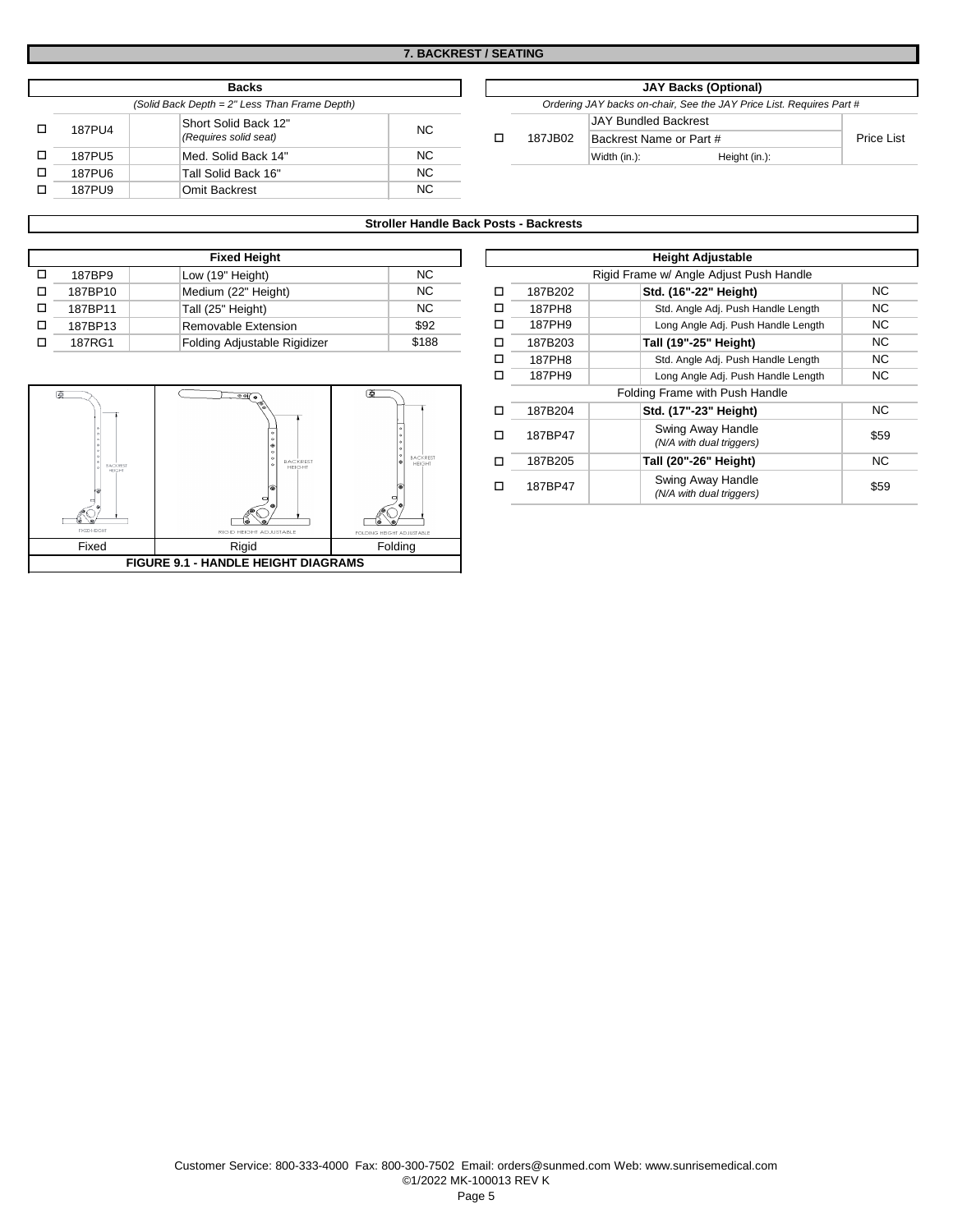## **8. ARMRESTS / SIDEGUARDS**

|        |         |       | Armrest and Armpad - Height Adjustable |       |                   |         |       | Armrest Receiver for Height Adjustable Armres            |  |
|--------|---------|-------|----------------------------------------|-------|-------------------|---------|-------|----------------------------------------------------------|--|
| □      | 187AA12 |       | E0973   T-Post Regular w/ Foam         | \$284 | □                 | 187AR17 |       | Low (N/A w/20", 22" & 24" wheels)                        |  |
| □      | 187AA13 |       | E0973   T-Post Tall w/ Foam            | \$284 | ◻                 | 187AR18 |       | Standard                                                 |  |
| □      | 187AA3  |       | Flip-Up                                | NC.   |                   |         |       |                                                          |  |
| $\Box$ | 187AA1  | E0973 | Adjustable Locking Flip-Up             | \$284 | <b>Side Guard</b> |         |       |                                                          |  |
| $\Box$ | 187AA7  | E0973 | Length Adjust. Locking Flip-Up         | \$296 |                   |         |       | (N/A with height adjustable armrests or T-Post armrests) |  |
| $\Box$ | 187AM23 |       | Desk Length - 10"                      | NC.   |                   | 187SG33 | K0108 | Plastic Std                                              |  |
| □      | 187AM24 |       | Full Length 14"                        | NC.   |                   | 187SG29 | K0108 | <b>Plastic Low</b>                                       |  |
| $\Box$ | 187AM9  |       | Foam Short (N/A w/ T-Post)             | NC.   |                   |         |       |                                                          |  |
| □      | 187AM10 |       | Foam Long (N/A w/ T-Post)              | NC.   |                   |         |       |                                                          |  |

|   |         |       | Armrest - Height Adjustable  |           |
|---|---------|-------|------------------------------|-----------|
| п | 187AA11 | E0973 | Single-Post Height Adj. Std. | \$306     |
| п | 187AM23 |       | Desk Classic                 | <b>NC</b> |
| п | 187AM21 |       | Desk Contour                 | <b>NC</b> |
| п | 187AM24 |       | <b>Full Classic</b>          | <b>NC</b> |
| п | 187AM22 |       | <b>Full Contour</b>          | <b>NC</b> |
| п | 187AA29 | E0973 | Single-Post Height Adj. Low  | \$306     |
| п | 187AM23 |       | Desk Classic                 | <b>NC</b> |
| п | 187AM21 |       | Desk Contour                 | <b>NC</b> |
| п | 187AM24 |       | Full Classic                 | <b>NC</b> |
| п | 187AM22 |       | <b>Full Contour</b>          | <b>NC</b> |

| Armrest and Armpad - Height Adjustable |  |                              |       |  |  |         | Armrest Receiver for Height Adjustable Armrest |    |
|----------------------------------------|--|------------------------------|-------|--|--|---------|------------------------------------------------|----|
| 187AA12                                |  | E0973 T-Post Regular w/ Foam | \$284 |  |  | 187AR17 | Low (N/A w/20", 22" & 24" wheels)              | NC |
| 187AA13                                |  | E0973 T-Post Tall w/ Foam    | \$284 |  |  | 187AR18 | Standard                                       | NC |

| 187AA1  | <b>E0973</b> Adjustable Locking Flip-Up     | \$284 |                                                          |       | <b>Side Guard</b>  |       |  |  |
|---------|---------------------------------------------|-------|----------------------------------------------------------|-------|--------------------|-------|--|--|
| 187AA7  | <b>E0973</b> Length Adjust. Locking Flip-Up | \$296 | (N/A with height adjustable armrests or T-Post armrests) |       |                    |       |  |  |
| 187AM23 | Desk Length - 10"                           | ΝC    | 187SG33                                                  | K0108 | Plastic Std        | \$151 |  |  |
| 187AM24 | Full Length 14"                             | ΝC    | 187SG29                                                  | K0108 | <b>Plastic Low</b> | \$151 |  |  |
|         |                                             |       |                                                          |       |                    |       |  |  |

|                 |                                    |            |                    | <b>CLASSIC PAD</b>                    |                |  |
|-----------------|------------------------------------|------------|--------------------|---------------------------------------|----------------|--|
| Armrest         | <b>Transfer Tube</b>               | Receiver   |                    |                                       | Pad Length (L) |  |
| Size            | Length (D)                         |            | Height Range (H)   | Desk                                  | Full           |  |
| STD             | 8"                                 | <b>STD</b> | 10-3/4" to 15-3/4" |                                       |                |  |
|                 |                                    | LOW        | 8-3/4" to 13-3/4"  | $10 - 1/4"$                           | 14"            |  |
| LOW             | $5 - 1/4"$                         | <b>STD</b> | 9" to 13"          |                                       |                |  |
|                 |                                    | LOW        | 7-1/4" to 11-1/4"  |                                       |                |  |
|                 | <b>CONTOUR PAD</b>                 |            |                    |                                       |                |  |
| Armrest<br>Size | <b>Transfer Tube</b><br>Length (D) | Receiver   | Height Range (H)   |                                       | Pad Length (L) |  |
|                 |                                    |            |                    | Desk                                  | Full           |  |
|                 | 8"                                 | <b>STD</b> | 10" to 15"         |                                       |                |  |
| STD             |                                    | LOW        | 8-1/4" to 12-1/2"  |                                       | $14 - 1/4"$    |  |
| LOW             | $5 - 1/4"$                         | <b>STD</b> | 8-1/2" to 12-1/2"  | $10 - 1/2"$                           |                |  |
|                 |                                    | LOW        | 6-3/4" to 10-3/4"  |                                       |                |  |
|                 |                                    |            |                    |                                       |                |  |
|                 |                                    |            |                    | <b>Armrest Matrix for Single-Post</b> |                |  |